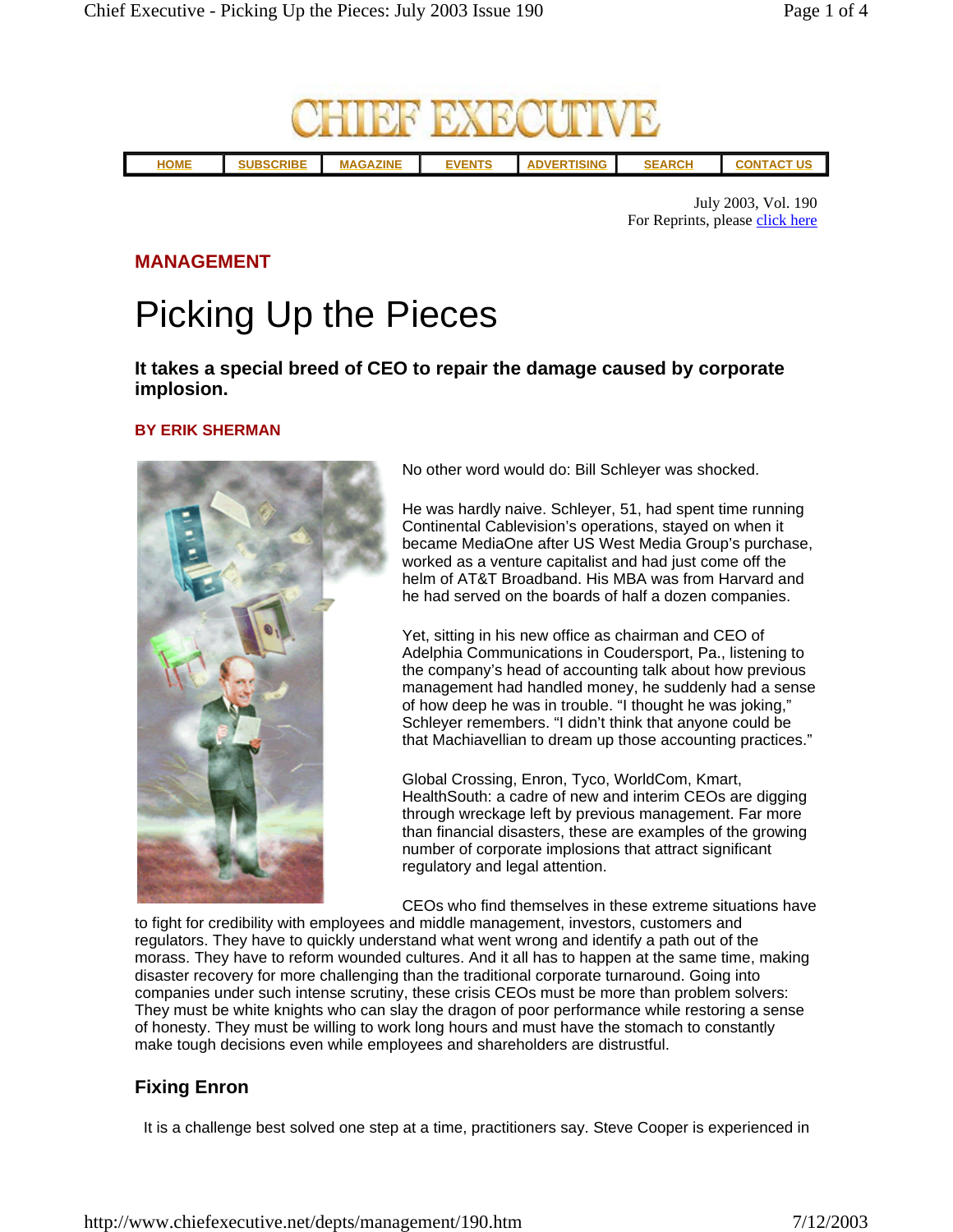going into companies that are under legal as well as financial distress. The chairman of New York consulting firm Kroll Zolfo Cooper, the 56-year-old Cooper is the chief restructuring officer and interim CEO of Enron. He advocates a three-stage process: stabilize, rehabilitate and restructure. "That way we always keep the horse out in front of the cart," he says. "You can't fix the balance sheet until you fix the business." Stabilizing the company involves controlling cash flow and liquidity. In rehabilitation, the CEO rebuilds the organization so that it can operate efficiently—and legally. The last stage is restructuring the business for an optimum and, hopefully, profitable future, while returning as much money as possible to the stakeholders.

But to stabilize a company, its CEO must understand the current state of operations—no small task in a company that has seen financial manipulation and deliberately deceptive practices. Rather than try to ferret out the problems directly, the best approach according to  $L$ . Burke Files, vicepresident of New York risk management consulting firm Lubrinco Group and an expert in forensic accounting and asset recovery, is to develop a standard for critically evaluating the past. "You have to take a baseline assumption of what should have been going on and then test it against what was going on," he says.

Schleyer opted for establishing a completely clean set of practices both for the past and the future. "The company had no strategy in place, no vision, no public set of values," he notes. "We developed a whole management platform for the company."

Senior management then created the necessary structures and processes, giving Schleyer the framework of an Adelphia as he would want it to run. "We will be a best practices company, but a lot of those practices will be new," he says. Part of those practices was a move to extremely conservative accounting: "Once you start to go to aggressive accounting policies, you're basically eating the poison and you have to eat it every month." Otherwise, the phony results of the past will dissipate and the financial rigging becomes obvious.

With a new strategic and operational plan, Schleyer's team could use it as a touchstone to examine previous practices. The process took four months of pouring through the books. The time it took is not surprising, as the Adelphia bankruptcy filing listed 260 subsidiaries. Because the financial engineering had been so extreme, Schleyer freely admits that without the baseline of the new plan, he would not have even thought of the questions to ask that might uncover what previous management had done.

Not surprising, says Tal Briddell of Phoenix Management Services, a turnaround firm in Chadds Ford, Pa.: "The folks who do things like that are not amateurs. You take a guy like [former Enron CFO Andrew] Fastow—he was a smart son of a bitch."

Once he knew what had happened, Schleyer had to sell the new approach the company would take. Counterintuitively, customers were actually the easiest to win over—they just wanted good service. The situation would have been harder if other businesses, not consumers, had been the target market. "If you were selling a service and there were questions a year or so ago about [your] long term viability and to customers it was an essential service, that's a very different situation."

Employees are a tougher sell. "They don't want to worry about the headlines of senior management," Schleyer says. Vendors, too want to feel assured and have confidence that they will be paid.

#### **Death threats**

Another lesson is to play offense, not defense. John Legere, previously CEO of Asia Global Crossing, learned that he had to move quickly after he became the CEO of Global Crossing (a separate company) in October 2001—its fifth leader since 1997. The company went through three CEOs in 2000 alone.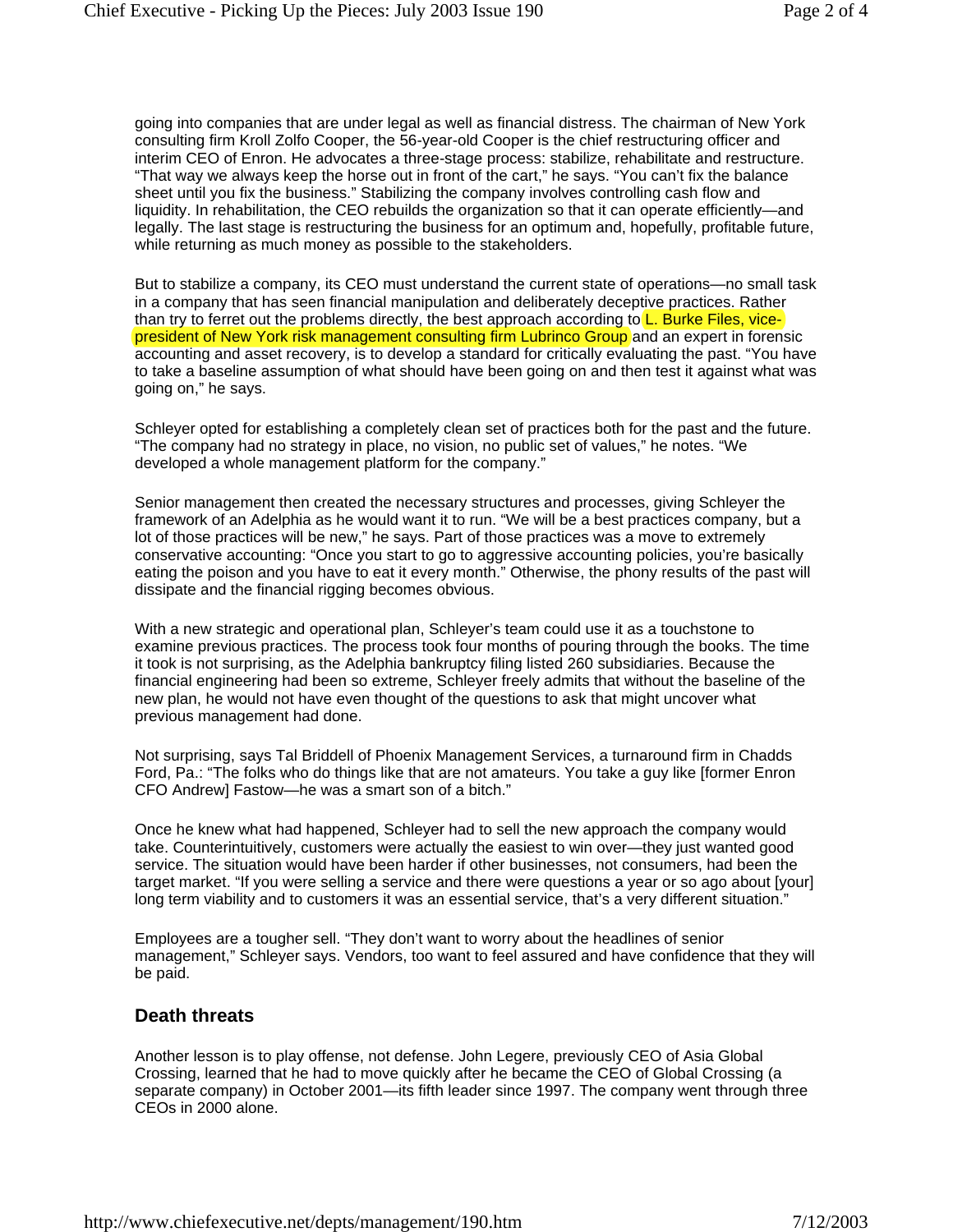At first, the 45-year-old Legere took prudent first steps as suggested by his previous experience in taking over large teams: negotiating with the board of directors before starting to get the wide authority he needed and significantly changing his leadership team within his first five days. He had performed a preliminary financial analysis and knew that he'd need to make the company live within its means.

But by the end of that first week, Legere saw an image problem beyond the obvious operational

# Global Crossing



**Crisis:** Telecom high flier pumped up cash flow by when the market fizzled.

**Fixer:** John Legere got the call while he was CEO of

Asia Global Crossing.

**Quote:** "It became clear it was time for someone whose background was less banking and acquisitions and more operations."

issues. "Picture taking over as CEO in the board meeting at our headquarters in Beverly Hills, Calif," he says. "We got onto a company jet and were served lunch by company employees. We landed in New Jersey and boarded the company-utilized helicopter into New York City. That's just a quick picture of one small aspect of culture that clearly needed to change."

selling capacity, Legere and his team moved ahead with right-sizing the then plummeted company. Then the implications of the Enron scandal began to explode in the press, the telecom market tanked and the company was caught in a firestorm. It was beyond what anyone could have anticipated. By March 2002, Legere saw all hell breaking loose: "We were getting death threats and hate mail. Each morning you'd have to wake up to this depth of scrutiny."

> It was the type of situation that makes people want to avoid the limelight. Unfortunately, Global Crossing management didn't have that option. "My senior team sat down and realized we only had one choice: we had to stay together, not run out the door and hope that a year later they'd be writing about our turnaround," Legere says. "If we ran out, we'd be part of the negative story."

Instead of avoiding the attention, Legere and his team courted it to the company's own ends. They met with customers and employees every day, accepting any questions without a filter. "We talked to them about the bad stuff," he says. "We had worldwide conference calls once every two or three weeks." Employees appreciated the candor and stayed, while many customers were so pleased to receive the attention that they stayed with Global and didn't defect to competitors who were trying to use the company's dire straits to their own advantage.

## **Addressing the issues**

The willingness to talk extended to the press—not to mollify investors or protect their personal reputations so much as to use the media to reinforce a targeted message. "Even though I'd be talking to an audience of hundreds and thousands or even millions of people, I was most concerned about the employees on the other end of that line and the customers," Legere explains. Although the experiences were often unpleasant, senior management could get more air time than it could ever buy.

Enron's Cooper has found that legal issues can be another field where cooperation is the only answer: "At Enron, we're being investigated by at least a dozen congressional committees, at least a half-dozen regulatory agencies or departments, and at least a half-dozen state attorneys general, so we've had to devote managerial, financial/accounting, and legal resources," he says. The effort has taken hundreds of people, both within the company and from external sources. By the time all the investigations and hearings are done, Cooper estimates that Enron will easily have spent tens of millions of dollars.

Addressing all issues takes a toll on management's time. "Every newspaper in the world was